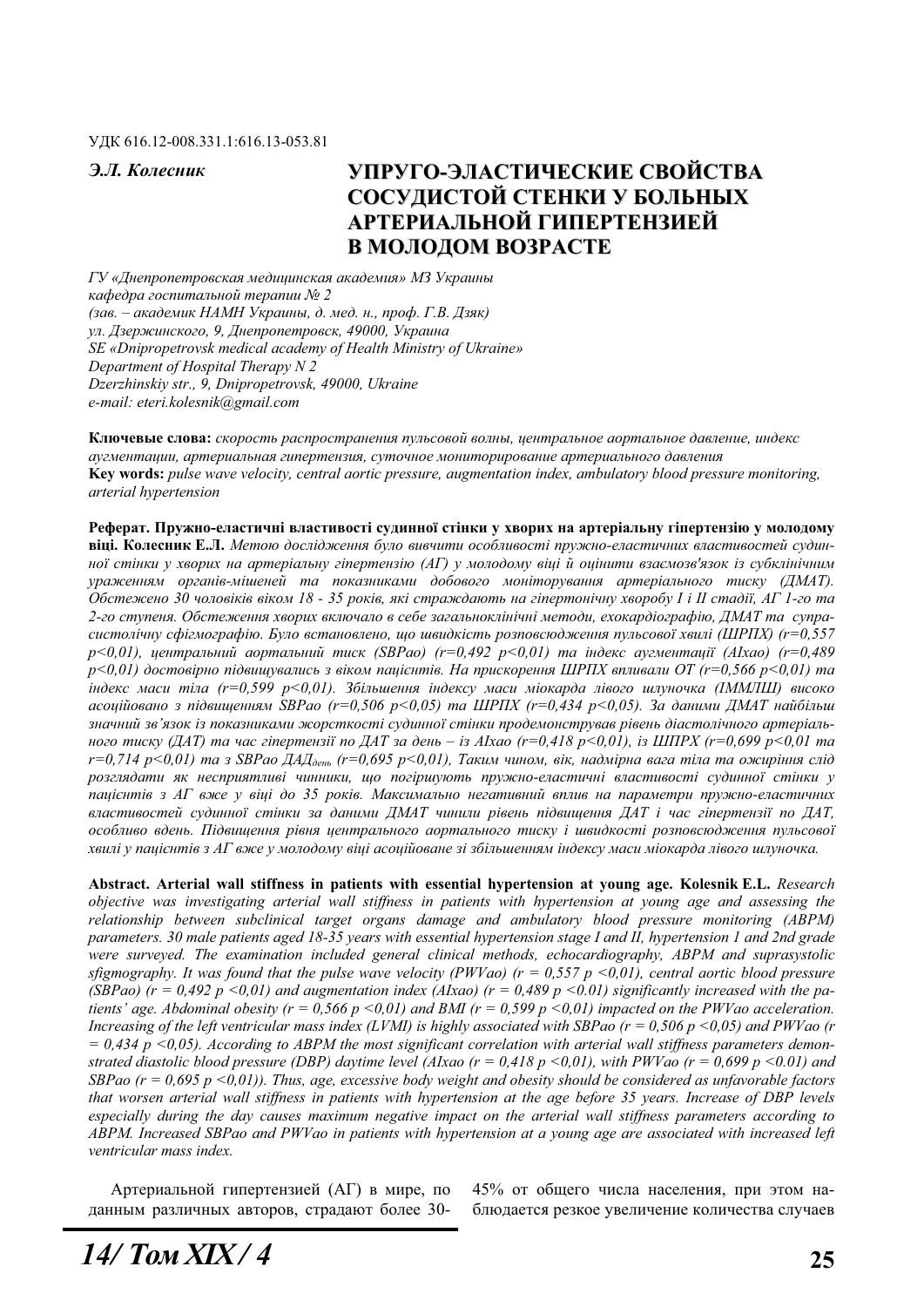заболевания с возрастом [10]. Последнее десятилетие особое внимание в кардиологии приковано не только к уровню артериального давления (АД), измеряемого на плечевой артерии по методу Н.С. Короткова или осциллометрическим методом, но и к показателям центральной гемодинамики и упруго-эластическим свойствам артериальной стенки.

С расширением технических возможностей и созданием целого ряда неинвазивных систем для анализа и оценки пульсовой волны на различных участках артериального дерева перед кардиологами открылись новые диагностические и лечебные возможности при ведении больных с АГ. Параметрами, которые отражают упруго-эластические свойства, являются скорость распространения пульсовой волны (СРПВ), индекс аугментации (AIxao) и центральное аортальное давление (ЦАД, SBPao).

Интерес к анализу контура пульсовой волны и определению ЦАД получил распространение благодаря результатам исследований REASON  $[13]$  и ASCOT-CAFÉ  $[9]$ , которые позволили предположить, что ЦАД, измеренное неинвазивным путем, в большей степени, чем периферическое АД, связано с регрессом гипертрофии левого желудочка, а также является наиболее чувствительным индикатором повреждения органов-мишеней и риска развития сердечно-сосудистых заболеваний не только у пациентов с атеросклерозом [5], но и у здоровых лиц [4].

«Золотым стандартом», отражающим упругоэластические свойства сосудистой стенки, является СРПВ в аорте. По мнению экспертов Европейского общества кардиологов и Европейского общества по лечению артериальной гипертензии, в 2007 году СРПВ внесена в список обязательно тестируемых параметров субклинического поражения органов-мишеней для стратификации сердечно-сосудистого риска у пациентов с АГ [12]. Увеличение СРПВ всего на 1м/с увеличивает риск смерти на  $10\%$ , в связи с чем СРПВ выступает независимым предиктором развития кардиоваскулярных заболеваний и общей сердечнососудистой смертности [19].

Снижение упруго-эластических свойств артериальной стенки приводит к увеличению скорости распространения ударной пульсовой волны и более раннему ее отражению от многочисленных бифуркаций артериального русла. В результате этого отраженная волна возвращается к сердцу в позднюю систолу, а не диастолу, что влечет за собой повышение давления в аорте. Количественно это увеличение характеризуется индексом аугментации (индекс прироста, аугментационный индекс) [11, 14]. По данным McEniery (2011), для людей молодого возраста более чувствительным маркером старения сосудов является AIxao, в то время как для лиц старшего возраста – СРПВ в аорте. Поэтому для того, чтобы полностью оценить влияние возраста на упруго-эластические свойства, необходимо оценивать оба показателя в равной мере [15].

Установлено, что возраст пациента и наличие АГ оказывают наибольшее влияние на повышение ЦАД и жесткости сосудистой стенки. Разница между ЦАД в аорте и АД на плечевой артерии в молодом возрасте может достигать 20 мм рт.ст. С увеличением возраста, а также при АГ эластичность стенки аорты уменьшается, что приводит к повышению уровня ЦАД и уменьшению физиологической разницы между аортальным давлением и САД, измеренным на плечевой артерии [17].

Целью данного исследования было изучить особенности упруго-эластических свойств сосудистой стенки у больных с АГ в молодом возрасте и оценить их взаимосвязь с субклиническим поражением органов-мишеней и показателями суточного мониторирования АД (СМАД).

## МАТЕРИАЛЫ И МЕТОДЫ ИССЛЕДОВАНИЙ

В исследование были включены 30 мужчин в возрасте 18-35 лет, страдающих гипертонической болезнью I стадии (73,33%) и II стадии (26,67%). По степени повышения АД АГ 1-й степени была установлена у 27 (90%) и АГ 2-й степени – у 3 (10%) больных. Средний возраст в группе составил 27,63±4,92 года, длительность заболевания – 4,3 $\pm$ 1,2 года. Отягощенная наследственность по АГ отмечена у 25 (83,3%) пациентов. Индекс массы тела составил 27,38 $\pm$ 4,37 кг/м<sup>2</sup>, что соответствует избыточной массе тела, и окружность талии - 98,74±13,61 см. Уровень общего холестерина в группе составил  $5.14\pm1.45$  ммоль/л, глюкоза крови – 4,64 $\pm$ 0,62 ммоль/л.

Критериями исключения являлись возраст старше 35 лет, симптоматические формы АГ, наличие клинических признаков ишемической болезни сердца, нарушений сердечного ритма, признаков сердечной недостаточности, врожденные и приобретенные пороки сердца, сахарный диабет, патология бронхо-легочной системы.

Обследование пациентов проводилось согласно Национальным рекомендациям и клиническому протоколу по оказанию медицинской помощи «Артериальная гипертензия» (2012г.) [2] и включало обшеклинические метолы, измерение офисного брахиального АД по методу Короткова, эхокардиографию (ЭхоКГ), допплерографию интра- и экстракраниальных артерий, СМАД, а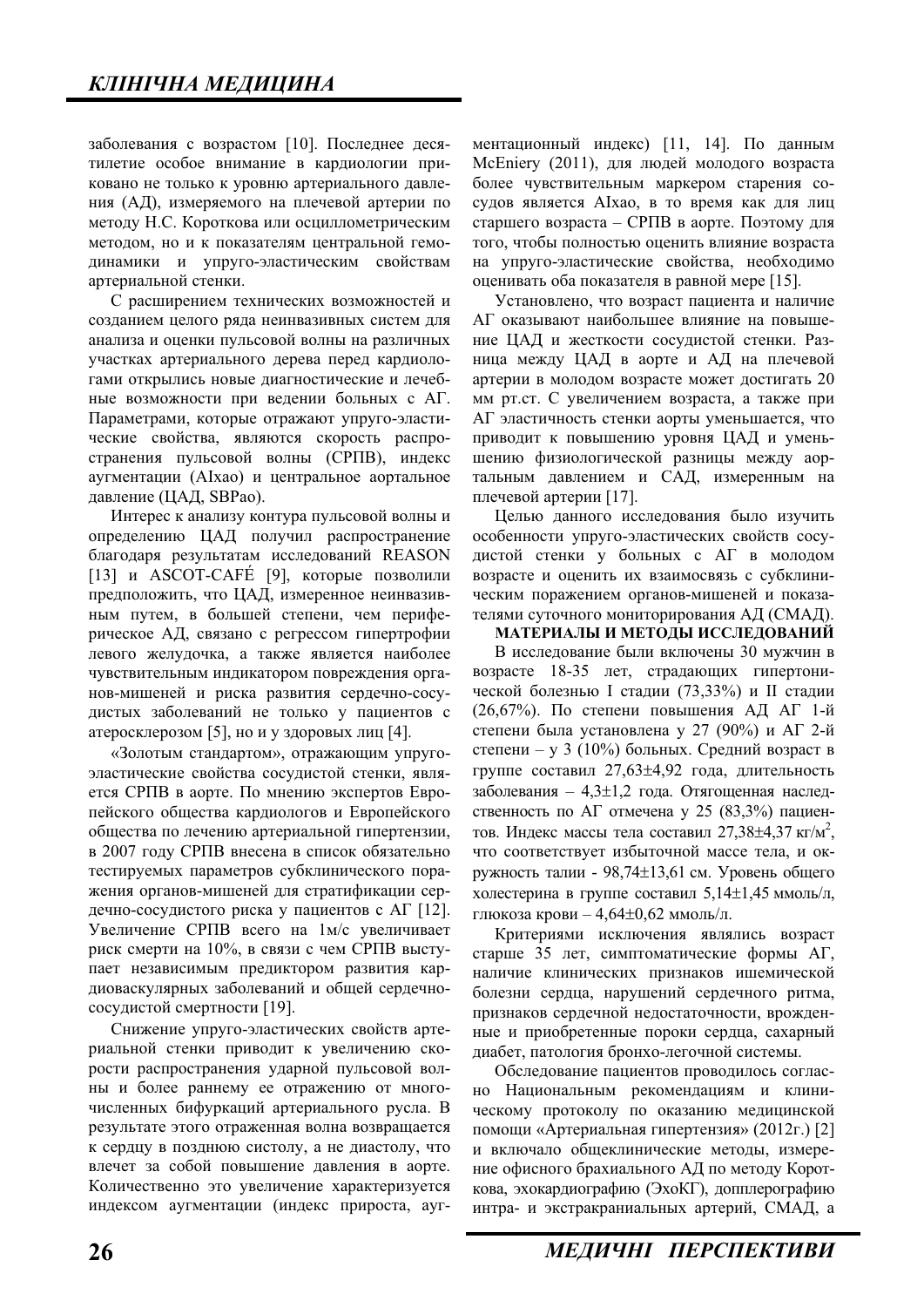также измерение показателей ЦАД и жесткости сосудистой стенки с помощью супрасистолической сфигмографии. Массу миокарда левого желудочка (ММЛЖ) оценивали по данным ЭхоКГ в соответствии с рекомендациями Penn Convention, по формуле R.B. Devereux и N. Reitchek (1977). Индекс ММЛЖ (ИММЛЖ) определяли как отношение ММЛЖ к плошали поверхности тела  $(\Gamma/M^2)$ .

Суточное мониторирование АД проводили в амбулаторных условиях с помощью мониторов ABPM\*04 и CardioTens («Meditech Ltd», Венгрия). Измерения проводили каждые 15 минут в период дневной активности и каждые 30 минут во время ночного сна. Параллельно мониторированию пациенты вели дневник активности, согласно которому индивидуально выставлялись временные интервалы дневного и ночного периодов, в зависимости от режима каждого пациента. Анализ полученных результатов СМАД проводили с помощью оригинальной компьютерной программы Medibase 1.42. Анализировали следующие параметры: среднесуточные, среднедневные, средненочные и в специальный период (с 4 до 10 часов утра) значения САД (САД<sub>24</sub>, САД<sub>день</sub>, САД<sub>ночь</sub>, САД<sub>спен</sub>), ДАД (ДАД<sub>24</sub>, ДАД<sub>лень</sub>, ДАД<sub>ночь</sub>, ДАД<sub>спен</sub>), пульсового АД (ПАД<sub>24</sub>, ПАД<sub>лень</sub>, ПАД<sub>ночь</sub>, ПАД<sub>спен</sub>); показатели «нагрузки давлением» – индексы времени (ИВ) и площади (ИП) гипертензии; степень ночного снижения АД (СНС САД и СНС ДАД соответственно), а также вариабельность днем и в период ночного сна по САД (ВАР САД<sub>день</sub>, ВАР САД<sub>ночь</sub>) и ДАД (ВАР ДАД<sub>лень</sub>, ВАР ДАД<sub>ночь</sub>).

При проведении исследования пользовались нормативными значениями АД, рекомендованными Европейским обществом кардиологов в 2013 году [10] и Ассоциацией кардиологов Украины в 2012 году [2]. Нормальным считали среднесуточный уровень  $A/I < 130/80$  мм рт. ст., средний уровень АД днем  $-$  < 135/85 мм рт. ст. и ночью  $- < 120/70$  мм рт. ст. Для диагностики АГ пороговым уровнем для среднесуточного САД и ДАД служили значения  $\geq 130/80$  мм рт. ст. Нормативы для пульсового АД (ПАД) по данным СМАД в настоящее время окончательно не определены, поэтому в работе был использован ориентировочный оптимальный уровень для среднесуточного ПАД  $-$  < 45 мм рт. ст., предложенный P.Verdecchia в 1994 году [3].

Упруго-эластические свойства сосудистой стенки определяли с использованием артериографа Tensioclinic (Tensiomed, Венгрия), осциллометрического прибора, принцип действия которого основан на супрасистолическом методе регистрации сфигмограмм. Анализ пульсовой волны выполняли с помощью оригинальной компьютерной программы Tensiomed. На брахиальной артерии измеряли САД, ДАД и ПАД, число сердечных сокращений (ЧСС), оценивали центральное аортальное систолическое АД (SBPao), центральное аортальное пульсовое АД (PPao), AIxao, CPITB.

Полученные результаты обрабатывали методами вариационной и непараметрической статистики медико-биологического профиля с помощью пакета оригинальных прикладных статистических программ "Microsoft Excel" и "SPSS". Рассчитывали следующие параметры: средние арифметические значения (М), средние квадратичные отклонения ( $\sigma$ ), стандартные ошибки средних (m). Для определения взаимосвязи между определяемыми параметрами использовали метод ранговой корреляции Пирсона. Различия между показателями считали достоверными при р<0,05 [1].

## РЕЗУЛЬТАТЫ И ИХ ОБСУЖДЕНИЕ

При обследовании уровень офисного САД, ДАД и ПАД на брахиальной артерии составил  $141,33\pm2,67$ ,  $83,33\pm2,35$   $\mu$   $58\pm1,52$  MM pt. ct. соответственно. Частота сердечных сокращений зарегистрирована в пределах нормы 69,15±2,32 уд./мин.

Согласно полученным результатам СМАД (табл.1) было установлено повышение уровня АД за все анализируемые временные интервалы суток. Показатели «нагрузки давлением» - ИВ и ИП были повышены в течение всего периода измерений. Индекс времени по САД днем и ночью превышал 50%, что свидетельствует о стабильном повышении САД.

Вариабельность в дневные часы по САД  $(11,2\pm 0.67$  мм рт. ст.) и ДАД  $(10,15\pm 0.51$  мм рт. ст.) и в период сна  $(9,12\pm0,56 \text{ m } 7,4\pm0,39 \text{ nm})$  рт. ст. соответственно) не превышала нормативных значений [3]. Степень ночного снижения САД  $(13,5\pm0,85\%)$  и ДАД  $(19,91\pm1,19\%)$  была в норме и свидетельствовала о сохранении физиологического двухфазного циркадного ритма АД. Полученные данные трактовали как 1-ю степень АГ с преимущественным повышением САД.

При оценке субклинического поражения органов-мишеней было установлено (табл. 2), что величина ИММЛЖ в среднем по группе не превышала нормативных значений (113,52 $\pm$ 23,85 гр/м<sup>2</sup>) согласно рекомендациям по лечению артериальной гипертензии, принятым в 2013 году Европейским обществом кардиологов и Европейским обществом по лечению артериальной гипертензии [10]. В то же время диапазон колебаний ИММЛЖ в группе составил от 87,6 до 178,8 гр/м<sup>2</sup>.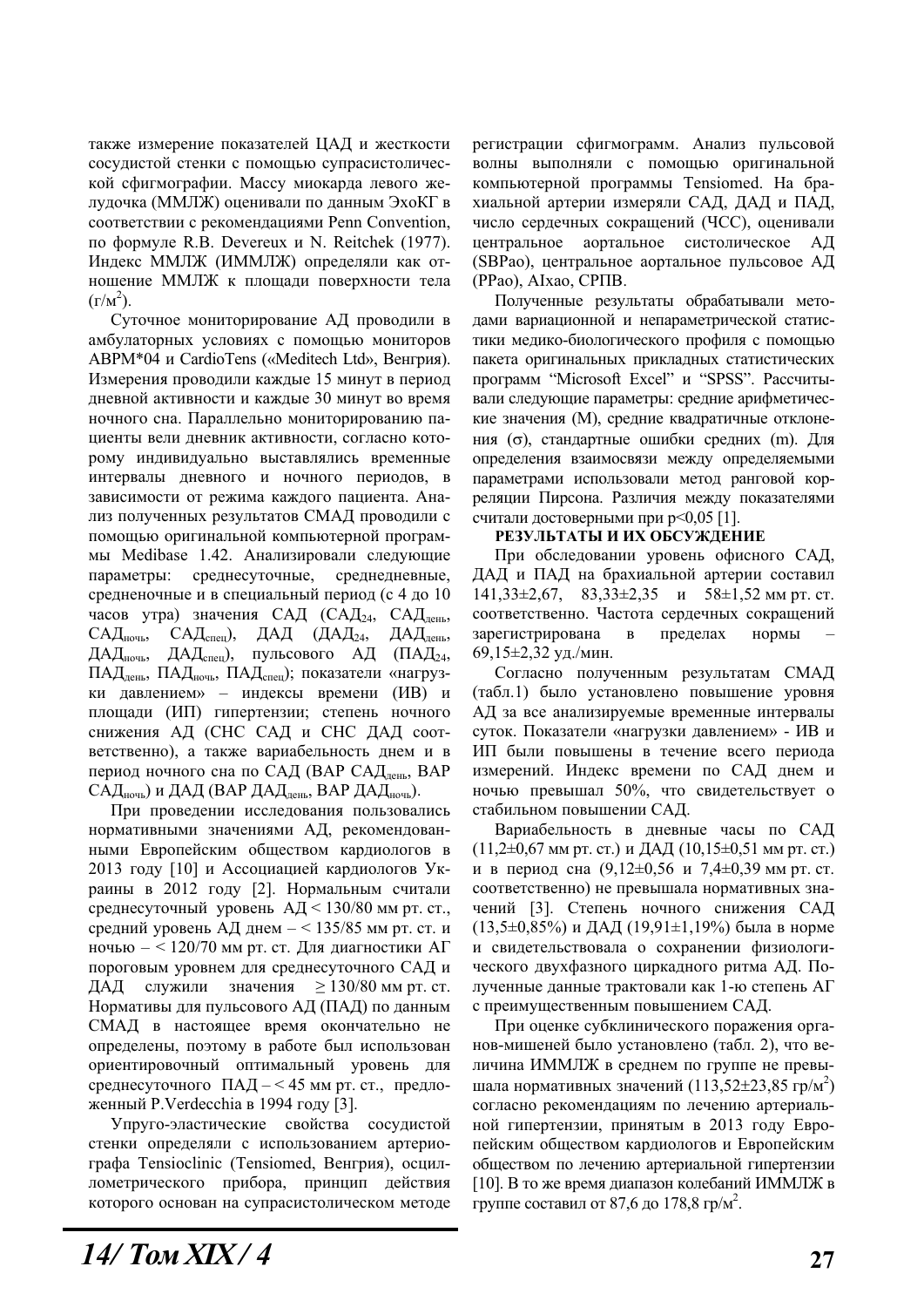| Показатели                                        | Группа исследования (n=30) |  |
|---------------------------------------------------|----------------------------|--|
| Сутки                                             |                            |  |
| $CAJ24$ , мм рт.ст.                               | $133,54 \pm 1,38$          |  |
| ДАД <sub>24</sub> , мм рт.ст.                     | $76,74 \pm 1,55$           |  |
| ПАД <sub>24</sub> , мм рт.ст.                     | $56,79 \pm 1,06$           |  |
| $\mathrm{YCC}_{24}$ , уд./мин                     | $72,72 \pm 1,80$           |  |
| ИВСАД <sub>24</sub> , %                           | $57,88 \pm 3,8$            |  |
| ИВДАД24, %                                        | $37,54 \pm 4,8$            |  |
| ИПСАД24, %                                        | $166,26 \pm 23,33$         |  |
| ИПДАД24, %                                        | $80,27 \pm 15,99$          |  |
| СНС САД, %                                        | $13,5+0,85$                |  |
| СНС ДАД, %                                        | $19,91 \pm 1,19$           |  |
|                                                   | День                       |  |
| САД <sub>день</sub> , мм рт.ст.                   | $139,95 \pm 1,39$          |  |
| ДАД <sub>день</sub> , мм рт.ст.                   | $82,31 \pm 1,58$           |  |
| ПАД <sub>день</sub> , мм рт.ст.                   | $57,65 \pm 1,16$           |  |
| $\mathrm{YCC}_{\mathrm{genb}}, \mathrm{y}$ д./мин | $79,33 \pm 2,12$           |  |
| ИВСАД <sub>день</sub> , %                         | $61,96 \pm 4,05$           |  |
| ИВДАД <sub>день</sub> , %                         | $41,02 \pm 4,82$           |  |
| ИПСАДдень, %                                      | $192,28 \pm 26,47$         |  |
| ИПДАД <sub>день</sub> , %                         | $92,92 \pm 17,96$          |  |
| ВАР САД <sub>день</sub> , мм рт.ст.               | $11,2+0,67$                |  |
| ВАР ДАД <sub>день</sub> , мм рт.ст.               | $10,15\pm0,51$             |  |
|                                                   | Ночь                       |  |
| САДночь, мм рт.ст.                                | $120,99 \pm 1,51$          |  |
| ДАД <sub>ночь</sub> , мм рт.ст.                   | $65,98 \pm 1,55$           |  |
| ПАД <sub>ночь</sub> , мм рт.ст.                   | $55,01 \pm 1,17$           |  |
| ЧСС <sub>ночь</sub> , уд./мин                     | $59,39 \pm 1,21$           |  |
| ИВСАДночь, %                                      | $51,42 \pm 5,48$           |  |
| ИВДАДночь, %                                      | $33,41 \pm 6,13$           |  |
| ИПСАДночь, %                                      | $122,67 \pm 23,79$         |  |
| ИПДАДночь, %                                      | $59,69 \pm 14,77$          |  |
| ВАР САД <sub>ночь</sub> , мм рт.ст.               | $9,12\pm0,56$              |  |
| ВАР ДАД <sub>ночь</sub> , мм рт.ст.               | $7,4\pm0,39$               |  |
| Специальный период (ранние утренние часы)         |                            |  |
| САДспец, мм рт.ст.                                | $127,93 \pm 1,85$          |  |
| ДАД <sub>спец</sub> , мм рт.ст.                   | $73,51 \pm 1,99$           |  |
| ПАД <sub>спец</sub> , мм рт.ст.                   | $54,41 \pm 1,0$            |  |
| ЧСС <sub>спец</sub> , уд./мин                     | $68,32 \pm 1,93$           |  |
| ИВСАДспец, %                                      | $67,84 \pm 4,43$           |  |
| ИВДАД <sub>спец</sub> , %                         | $31,34 \pm 4,46$           |  |
| ИПСАД <sub>спец</sub> , %                         | $259,28 \pm 34,05$         |  |
| ИПДАДспец, %                                      | $81,49 \pm 19,87$          |  |

# Показатели суточного мониторирования артериального давления у больных АГ в молодом возрасте (M±m)

# **28 МЕДИЧНІ ПЕРСПЕКТИВИ**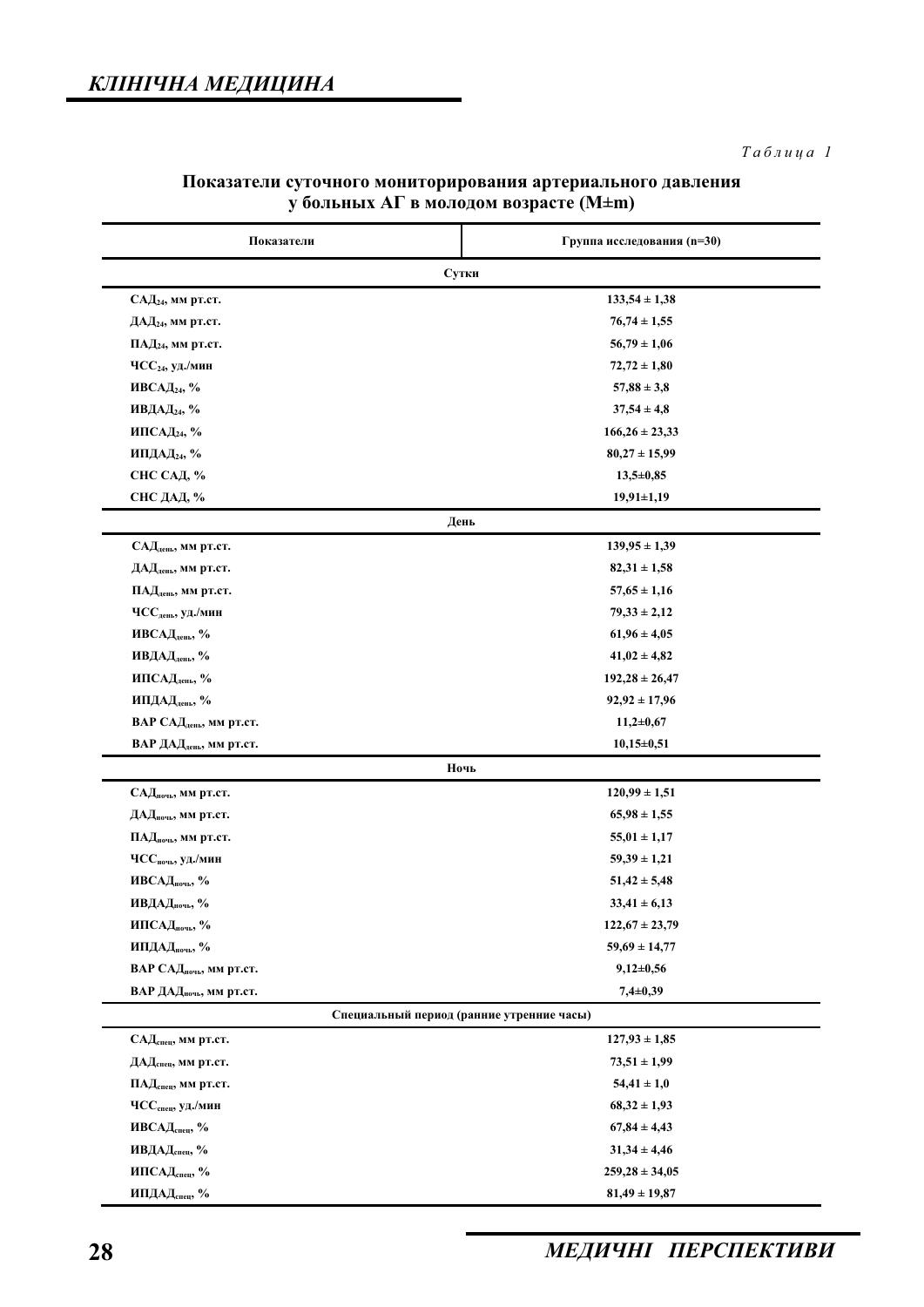Толщина КИМ была в пределах нормы  $(0.64\pm0.12 \text{ MM})$ , однако у 1 пациента выявлены признаки нестенозирующего атеросклероза брахиоцефальных артерий.

Признаков поражения почек у обследованных больных согласно величине СКФ не выявлено.

 $Ta6\nu u u a 2$ 

Показатели субклинического поражения  $\Phi$ **ытанов-мишеней** (M±m)

| Показатели                                                     | Группа (n=30)      |
|----------------------------------------------------------------|--------------------|
| ИММЛЖ, гр/м <sup>2</sup>                                       | $113,52 \pm 23,85$ |
| КИМ, мм                                                        | $0.64 \pm 0.12$    |
| Скорость клубочковой фильтрации*,<br>мл/мин/1,73м <sup>2</sup> | $104,14 \pm 19,05$ |

 $\Pi$ римечания: ИММЛЖ – индекс массы миокарда левого желудочка, КИМ - комплекс интима-медиа, • по Chronic Kidney Disease Epidemiology Collaboration (CKD EPI).

По данным супрасистолической артериографии уровень центрального аортального и пульсового давления в группе наблюдения (табл. 3) не был повышен (125,86 $\pm$ 2,76 и 42,52 $\pm$ 1,03 мм рт. ст. соответственно). Согласно полученным результатам уровни SBPао и PPао не превышали офисные показатели САД и ПАД на брахиальной артерии, что свидетельствует об отсутствии нарушения физиологического соотношения между АД в центральных сосудах и на периферии. На сегодняшний день установлено, что увеличение центрального ПАД отрицательно влияет на прогноз жизни пациента, а также риск развития сердечно-сосудистых осложнений. Отмечено, что именно центральное ПАД является лучшим предиктором сердечно-сосудистого риска, чем ПАД, измеренное на a. brachialis  $[6-8, 18]$ .

При анализе особенностей пульсовой волны у исследуемых пациентов не было выявлено повышения АІхао (8,70 $\pm$ 1,48%) и СРПВ (7,89±0,35 м/с), что свидетельствует об отсутствии субклинического поражения сосудистой стенки как органа-мишени у молодых пациентов  $c$  A $\Gamma$ .

В то же время корреляционный анализ между факторами риска развития сердечно-сосудистых осложнений и результатами артериографии у пациентов с АГ показал, что с увеличением возраста наблюдается ухудшение упруго-эластических свойств сосудистой стенки. Так, СРПВ  $(r=0.557 \text{ p} < 0.01)$ , SBPao  $(r=0.492 \text{ p} < 0.01)$   $\text{M}$  AIxao  $(r=0,489 \, p<0,01)$  достоверно увеличивались с возрастом пациентов.

При дальнейшем анализе влияния модифииируемых ФР ССЗ, таких как глюкоза плазмы крови, ОХ, ОТ и ИМТ, на показатели центральной гемодинамики и показатели жесткости сосудистой стенки было выявлено, что увеличение ОТ ( $r=0,382$   $p<0,05$ ) и уровня ОХ ( $r=0,5$   $p<0,01$ ) было ассоциировано с ростом SBPao. На ускорение СРПВ в аорте оказывали влияние ОТ  $(r=0,566 \text{ p} < 0,01)$  и ИМТ  $(r=0,599 \text{ p} < 0,01)$ . Таким образом, избыточный вес и ожирение следует рассматривать как неблагоприятные факторы, ухудшающие упруго-эластические свойства сосудистой стенки у молодых пациентов, что полностью согласуется с полученными ранее данными [16, 20].

Корреляционный анализ между характеристиками бессимптомного поражения органов-мишеней у обследованных молодых пациентов с АГ и показателями артериографии показал, что увеличение ИММЛЖ высоко ассоциировано с повышением SBPao ( $r=0,506$   $p<0,05$ ) и СРПВ ( $r=0,434$  p<0,05). В то же время величина СКФ и толщина КИМ не оказывали значимого влияния на изменение упруго-эластических свойств сосудистой стенки у пациентов с АГ из группы исследования.

 $Ta6$ лииа 3

# Показатели упруго-эластических свойств артериальной стенки у больных АГ **в молодом возрасте (M±m)**

| Показатели       | Группа исследования (n=30) |
|------------------|----------------------------|
| SBPao, мм рт.ст. | $125,86 \pm 2,76$          |
| РРао, мм рт.ст.  | $42,52 \pm 1,03$           |
| AIx ao, $%$      | $8,70 \pm 1,48$            |
| CPIIB, M/c       | $7,89\pm0.35$              |

При анализе взаимосвязи офисных измерений АД, данных СМАД и показателей артериографии у больных АГ в молодом возрасте было выявлено, что ухудшение упруго-эластических свойств сосудистой стенки ассоциировано с повышением уровня ДАД в течение всех временных периодов. Так, подъем АIхао наиболее выражено коррелировал с ростом офисного ДАД  $(r=0.479 \text{ p} < 0.05)$   $\text{M}$   $\text{AAL}_{\text{ACHb}}$   $(r=0.418 \text{ p} < 0.01)$  $(pnc. 1)$ .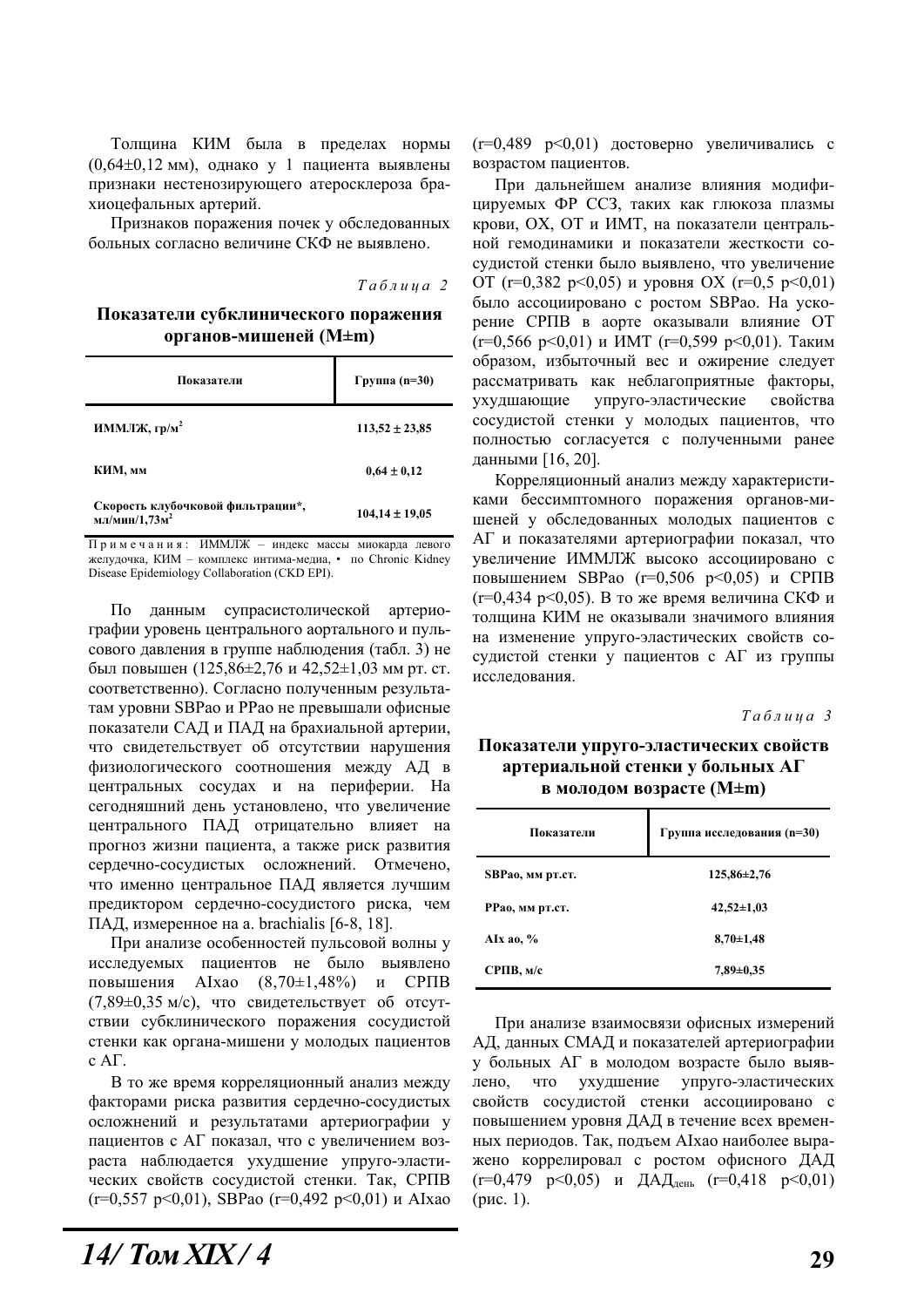

# Корреляция Alxao и СМАД

#### Рис. 1. Корреляционные взаимосвязи индекса аугментации и показателей СМАД

На ускорение СРПВ максимальное влияние оказывало повышение офисного ДАД (r=0,704 р<0,01) и ДАД<sub>день</sub> (r=0,699 p<0,01), а также показатели "нагрузки давлением" – ИВ (r=0,714 р<0,01) и ИП ДАД<sub>день</sub> (r=0,729 р<0,01) (рис. 2).

Увеличение SPBao наблюдалось при повышении ДАД<sub>день</sub>(r=0,695 p<0,01), ИВ (r=0,651 р<0,05) и ИП ДАД<sub>день</sub> (r=0,752 p<0,01) (рис. 3).

При проведении дальнейшего корреляционного анализа было выявлено, что увеличение СРПВ было ассоциировано с подъемом офисного САД (r=0,47 p<0,05), САД<sub>лень</sub>(r=0,444 p<0,01) и ИП САД<sub>день</sub> (r=0,452 p<0,05).В то же время на повышение SBPao наибольшее влияние оказывали показатели САД в специальном периоде -САД<sub>спен</sub>(r=0,529 p<0,01), ИВ (r=0,445 p<0,05) и ИП САД<sub>спец</sub> (r=0,522 p<0,01). Однако следует отметить, что степень выраженности установленных ассоциаций между СРПВ и САД меньше, чем степень ассоциации с ДАД.

# Корреляция СРПВ и СМАД



Рис. 2. Корреляционные взаимосвязи скорости распространения пульсовой волны и показателей СМАЛ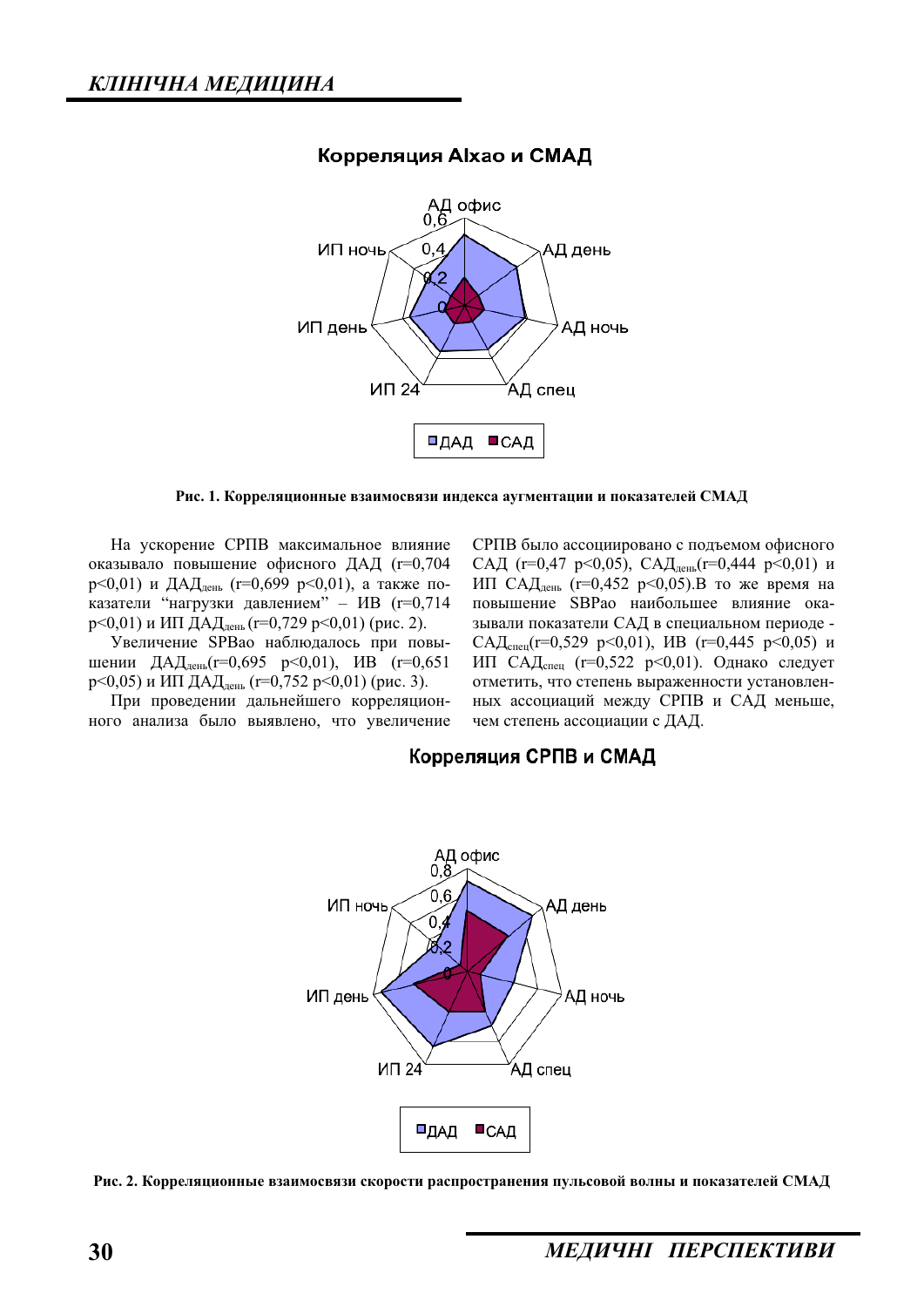Д день ИП ночь АД ночь АД спец ИП день **VIT 24** □ДАД ■САД

### Корреляция SBPao с показателями СМАД

Рис. 3. Корреляционные взаимосвязи центрального аортального давления и показателей СМАД

Также нельзя не отметить выраженную зависимость повышения СРПВ при увеличении  $\text{VCC}_{24}$  (r=0,581 p<0,01), днем (r=0,566 p<0,01), в ранние утренние часы (r=0,551 p<0,01), но особенно ночью (r=0,636 p<0,01).

#### **ВЫВОДЫ**

1. Полученные данные позволяют сделать выводы о том, что, помимо возраста, такие модифицируемые факторы риска развития сердечно-сосудистых заболеваний, как избыточный вес, ожирение и уровень общего холестерина, следует также рассматривать как неблагоприятные факторы, ухудшающие упруго-эластические свойства сосудистой стенки у пациентов с АГ уже возрасте до 35 лет.

2. Максимально негативное влияние на параметры упруго-эластических свойств сосудистой стенки по данным СМАД оказывали уровень повышения ДАД и время гипертензии по ДАД особенно днем; величина САД днем и в ранние утренние часы; ЧСС ночью.

3. У пациентов, страдающих АГ в молодом возрасте, повышение уровня ЦАД и СРПВ ассоциируется с увеличением ИММЛЖ, что свидетельствует о единстве патофизиологических механизмов формирования субклинического поражения сердца и сосудистой стенки при АГ.

# СПИСОК ЛИТЕРАТУРЫ

1. Ланг Т.А. Как описывать статистику в медицине. Руководство для авторов, редакторов и рецензентов / Т.А. Ланг, М. Сесик [пер. с англ. ] / под ред. В.П. Леонова. — М.: Практическая медицина,  $2011. - 480$  c.

2. Уніфікований клінічний протокол первинної, екстреної та вторинної (спеціалізованої) медичної допомоги "Артеріальна гіпертензія" / МОЗ України. -K.,  $2012. - 107$  c.

3. Ambulatory blood pressure. An independent predictor of prognosis in essential hypertension / P. Verdecchia, C. Porcellati, G. Schillaci [et al.] // Hypertension.  $-1994.$  — Vol. 24, N 6. — P. 793–801.

4. Arterial stiffness and cardiovascular events the Framingham heart study / G.F. Mitchell, S.-J. Hwang, R.S. Vasan [et al.] // Circulation. — 2010. — Vol. 121,  $N$  4. – P. 505–511.

5. Brachial-ankle pulse wave velocity as an index of central arterial stiffness / S. Tsuchikura, T. Shoji, E. Kimoto [et al.]  $//$  J. Atherosclerosis Thrombosis.  $-2010$ . — Vol. 17, N 6. — P. 658–665.

6. Brachial blood pressure but not carotid arterial waveforms predict cardiovascular events in elderly female hypertensives / A. M. Dart, C. D. Gatzka, B. A. Kingwell [et al.] // Hypertension.  $- 2006. - Vol. 47, N4. -$ P. 785–790.

7. Central but not brachial blood pressure predicts cardiovascular events in an unselected geriatric population: the ICARe Dicomano Study / R. Pini, M.C. Cavallini, V. Palmieri [et al.] // J. Am. College Cardiology. — 2008. — Vol. 51, N 25. — P. 2432–2439.

8. Central pressure more strongly relates to vascular disease and outcome than does brachial pressure the Strong Heart Study / M.J. Roman, R.B. Devereux,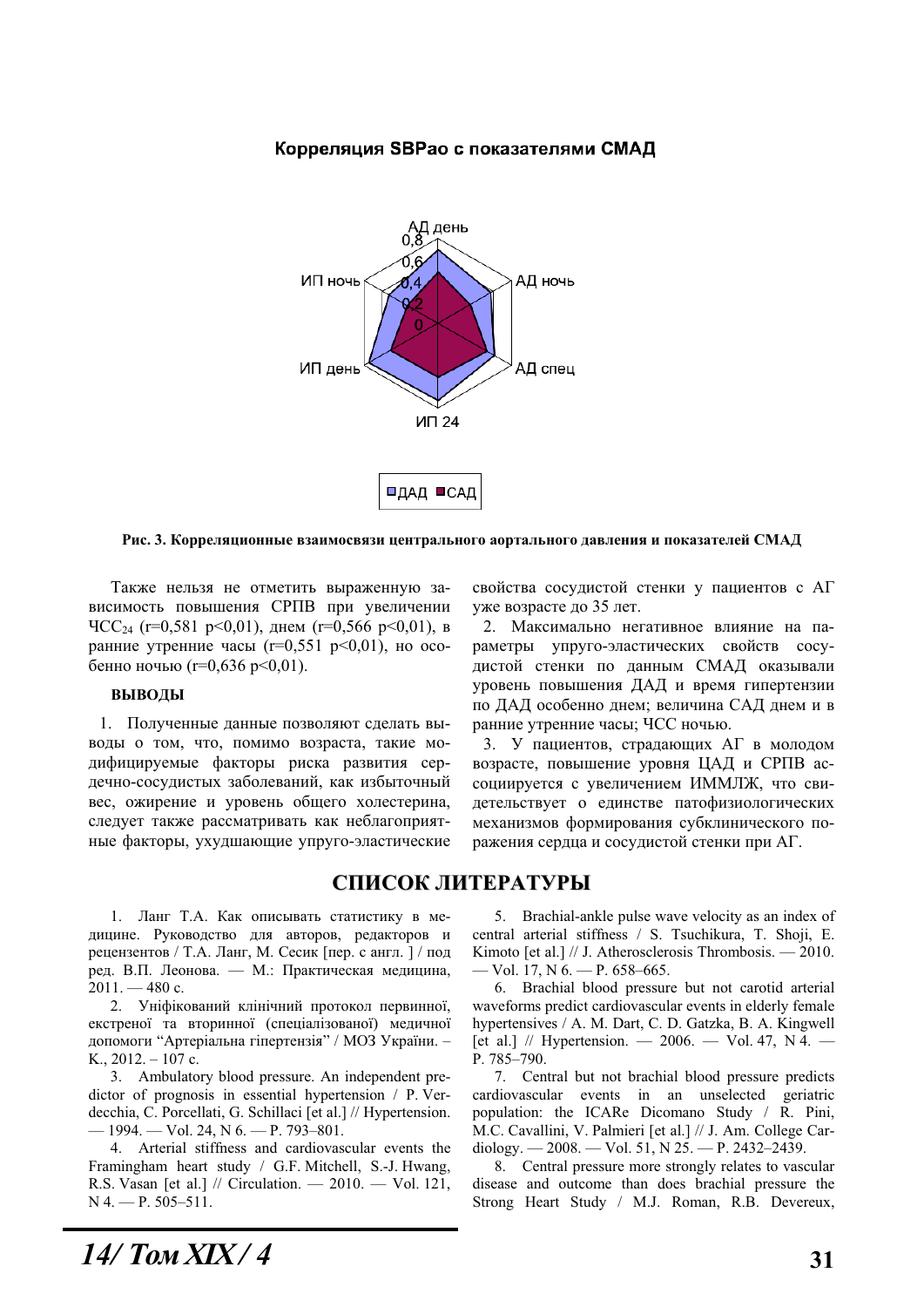J.R. Kizer [et al.]  $//$  Hypertension.  $- 2007. -$  Vol. 50, N 1. — P. 197–203.

9. Differential impact of blood pressure-lowering drugs on central aortic pressure and clinical outcomes: principal results of the Conduit Artery Function Evaluation (CAFE) Study / B. Williams, P. S. Lacy, S. M. Thom [et al.] // Circulation. — 2006. — Vol. 113, N 9. — P. 1213–1225.

10. ESH/ESC Guidelines for the management of arterial hypertension the task force for the management of arterial hypertension of the European society of hypertension (ESH) and of the European society of cardiology (ESC) / G. Mancia, R. Fagard, K. Narkiewicz [et al.] // Eur. Heart J. — 2013. — Vol. 34, N 28. — P. 2159–2219.

11. Expert consensus document on arterial stiffness: methodological issues and clinical applications / S. Laurent, J. Cockcroft, L. V. Bortel [et al.] // Eur. Heart J. — 2006. — Vol. 27, N 21. — P. 2588–2605.

12. Guidelines for the management of arterial hypertension: the task force for the management of arterial hypertension of the European society of hypertension (ESH) and of the European society of cardiology (ESC) / G. Mancia, G. De Backer, A. Dominiczak [et al.] // J. Hypertension. — 2007. — Vol. 25, N 6. — P. 1105–1187.

13. Mechanism(s) of selective systolic blood pressure reduction after a low-dose combination of perindopril/indapamide in hypertensive subjects: comparison with atenolol / G.M. London, R.G. Asmar, M.F. O'Rourke [et al.] // J. Am. Coll. Cardiol. — 2004. — Vol. 43, N 1. — P. 92–99.

14. Nichols W.W. Arterial elastance and wave reflection augmentation of systolic blood pressure: deleterious effects and implications for therapy / W.W. Nichols, D.G. Edwards // J. Cardiovascular Pharmacology Therapeutics. — 2001. — Vol. 6, N 1. — P. 5–21.

15. Normal vascular aging: differential effects on wave reflection and aortic pulse wave velocity the Anglo-Cardiff Collaborative Trial (ACCT) / C.M. McEniery, Yasmin, I.R. Hall [et al.] // J. Am. Coll. Cardiol. — 2005. — Vol. 46, N 9. — P. 1753–1760.

16. Obesity and overweight associated with increased carotid diameter and decreased arterial function in young otherwise healthy men / R.M. Kappus, C.A. Fahs, D. Smith [et al.] // Am. J. Hypertens. — 2014. — Vol. 27, N 4. - P. 628-634.

17. Opposing effects of ageing on distal and proximal large arteries in hypertensives / P. Boutouyrie, S. Laurent, A. Benetos [et al.] // J. Hypertension. — 1992. — Vol. 10, N 6. — P. S87–91.

18. Prediction of cardiovascular events and all-cause mortality with central haemodynamics: a systematic review and meta-analysis / C. Vlachopoulos, K. Aznaouridis, M. F. O'Rourke [et al.] // Eur. Heart J. — 2010. — Vol. 31, N 15. — P. 1865–1871.

19. Prognostic value of aortic pulse wave velocity as index of arterial stiffness in the general population / T.W. Hansen, J.A. Staessen, C. Torp-Pedersen [et al.] // Circulation. — 2006. — Vol. 113, N 5. — P. 664–670.

20. The impact of change in physical activity on change in arterial stiffness in overweight or obese sedentary young adults / M. Hawkins, K.P. Gabriel, J. Cooper [et al.] // Vascular Medicine. — 2014. — Vol. 19, N 4. — P. 257–263.

# **REFERENCES**

1. Thomas A Lang, Sesic M. [How To Report Statistics in Medicine. Annotated Guidelines for Authors, Editors, and Reviewers]. M. Practicheskaya medicina, 2011;480. Russian.

2. Unifikovaniy klinichniy protokol pervinnoï, ekstrenoï ta vtorinnoï (spetsializovanoï) medichnoï dopomogi "arterial'na gipertenziya". MOZ Ukraïni. K., 2012;107. Ukrainian.

3. Verdecchia P, Porcellati C, Schillaci G, Borgioni C, Ciucci A, Battistelli M, et al. Ambulatory blood pressure. An independent predictor of prognosis in essential hypertension. Hypertension. 1994;1;24(6):793–801.

4. Mitchell GF, Hwang S-J, Vasan RS, Larson MG, Pencina MJ, Hamburg NM, et al. Arterial Stiffness and Cardiovascular Events The Framingham Heart Study. Circulation. 2010 Feb 2;121(4):505–11.

5. Tsuchikura S, Shoji T, Kimoto E, Shinohara K, Hatsuda S, Koyama H, et al. Brachial-ankle Pulse Wave Velocity as an Index of Central Arterial Stiffness. J Atheroscler Thromb. 2010;17(6):658–65.

6. Dart AM, Gatzka CD, Kingwell BA, Willson K, Cameron JD, Liang Y-L, et al. Brachial Blood Pressure But Not Carotid Arterial Waveforms Predict Cardiovascular Events in Elderly Female Hypertensives. Hypertension. 2006 Apr 1;47(4):785–90.

7. Pini R, Cavallini MC, Palmieri V, Marchionni N, Di Bari M, Devereux RB, et al. Central But Not Brachial Blood Pressure Predicts Cardiovascular Events in an Unselected Geriatric Population: The ICARe Dicomano Study. J Am Coll Cardiol. 2008 Jun 24;51(25):2432–9.

8. Roman MJ, Devereux RB, Kizer JR, Lee ET, Galloway JM, Ali T, et al. Central Pressure More Strongly Relates to Vascular Disease and Outcome Than Does Brachial Pressure The Strong Heart Study. Hypertension. 2007 Jul 1;50(1):197–203.

9. Williams B, Lacy PS, Thom SM, Cruickshank K, Stanton A, Collier D, et al. Differential impact of blood pressure-lowering drugs on central aortic pressure and clinical outcomes: principal results of the Conduit Artery Function Evaluation (CAFE) study. Circulation. 2006 Mar 7;113(9):1213-25.

10. Mancia G, Fagard R, Narkiewicz K, Redon J, Zanchetti A, Böhm M, et al. 2013 ESH/ESC Guidelines for the management of arterial hypertension The Task Force for the management of arterial hypertension of the European Society of Hypertension (ESH) and of the European Society of Cardiology (ESC). Eur Heart J. 2013 Jul 21;34(28):2159–219

11. Laurent S, Cockcroft J, Bortel LV, Boutouyrie P, Giannattasio C, Hayoz D, et al. Expert consensus document